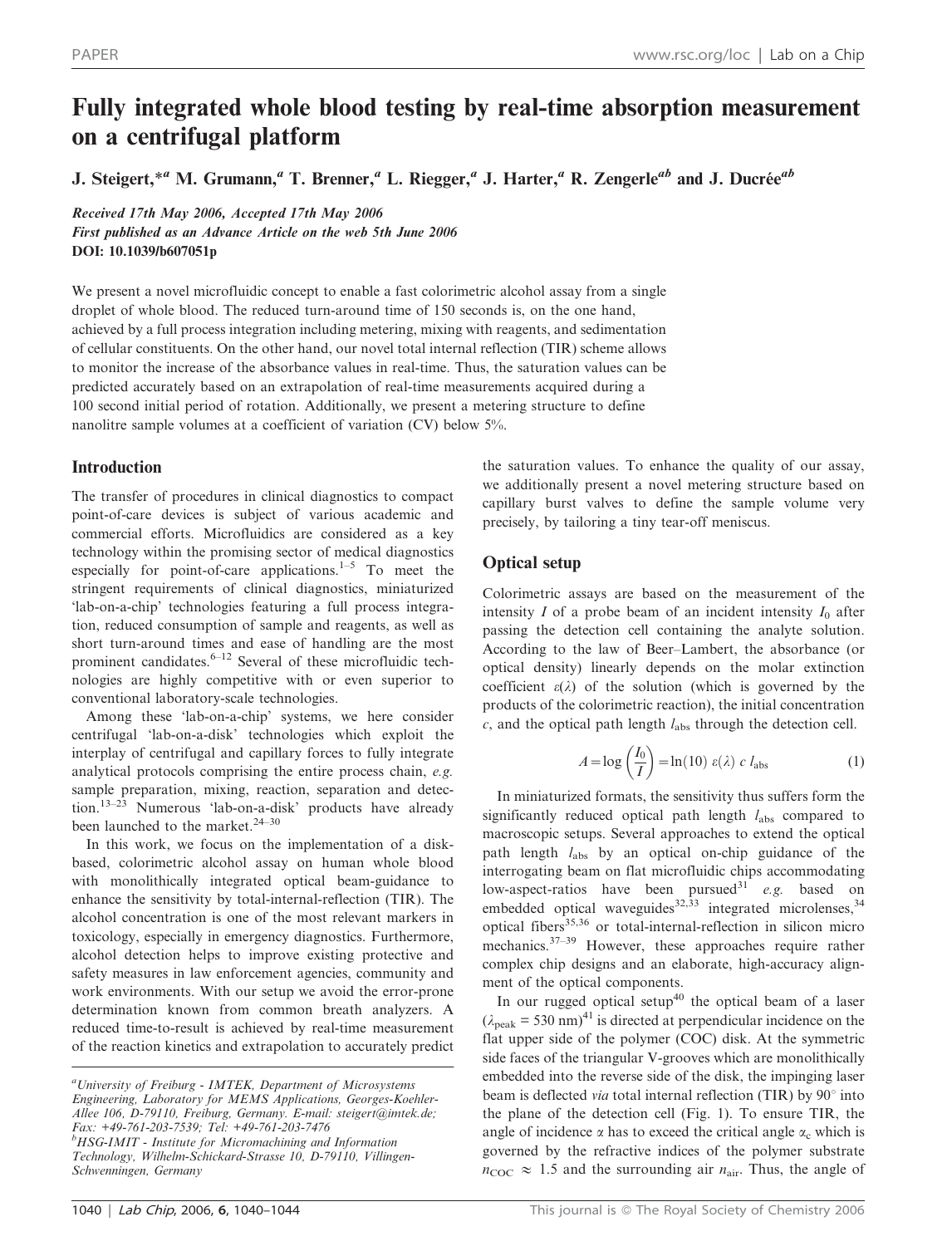

Fig. 1 Monolithically integrated V-grooves next to the measurement chamber perpendicularly deflect the probe beam of initial intensity  $I_0$ by total internal reflection into the disk plane. This method allows to significantly extend the optical path length  $l_{\text{abs}}$ . After passing the detection chamber, the attenuated intensity of the probe beam  $I$  is measured by a detector positioned above the disk. To ensure TIR, the incident angle  $\alpha$  must be larger than the critical angle  $\alpha_c > 41^\circ$ .

incidence  $\alpha = 45^{\circ}$  is larger than the calculated critical angle  $\alpha_c \approx 41^\circ$ . After passing the detection chamber, the attenuated beam is again reflected by  $90^\circ$  at another V-groove towards a spectrophotometer.<sup>42</sup> Thus, absorption takes place along the full length  $(l_{\text{abs}} = 10 \text{ mm})$  of the typically low-aspect-ratio detection cell, instead of the much smaller thickness  $(l_{\text{abs}} =$ 1 mm) for direct incidence. Compared to direct incidence on flat microfluidic chips, the optical path length and therefore the absorption (eqn (1)) is increased by one order of magnitude.

## Alcohol assay

The alcohol concentration  $c$  in untreated human whole blood is detected colorimetrically in a two-step enzymatic reaction.<sup>43</sup>

First, the disk is loaded with the reagents namely alcohol oxidase (AOX), horseradish peroxidase (HRP), aminophenazone, and hydroybenzonic acid. In the presence of  $O_2$ , AOX catalyzes the oxidation of ethanol while producing stoichiometric amounts of hydrogen peroxide  $(H_2O_2)$ .

$$
Ethanol + O_2 \xrightarrow{AOX} acetaldehyde + H_2O_2 \tag{2}
$$

This is followed by a HRP-catalyzed oxidation reaction which correlates linearly with the concentration of  $H_2O_2$ .

$$
H_2O_2 + 4\text{-aminophenazone} + 4\text{-hydroxybenzolic acid} \xrightarrow{\text{HRP}}
$$
\n
$$
\text{(3)}
$$
\nquinoneimine due

quinoneimine dye

The emergence of the oxidized product is indicated by the evolution of a violet color which is quantified by the decrease of the detected probe beam intensity  $I$  (eqn (1)) of a laser emitting at  $\lambda_{\text{peak}}$  = 530 nm matching the highest difference in signal amplitude for different  $c$ .

# Metering

The basic design of the metering structure is based on two capillary burst valves.44,45 The first is located at the outlet of the metering chamber to define a liquid volume confined at the upstream end by the intersecting overflow channel (Fig. 2A). The second hydrophobic barrier is placed at the outlet of the overflow channel. Due to the enhanced height of the upstream liquid column and the increased channel cross section, this valve yields at a lower burst frequency as the other capillary barrier.

With the disk at rest, the entire fluidic network is primed by capillary action with an undefined (excess) sample volume up to the capillary valves. Spinning at  $v = 10$  Hz, the hydrophobic barrier in the overflow channel brakes and the residual liquid is cut off and purged into the waste chamber (Fig. 2B). Surpassing the burst frequency  $v = 35 \text{ Hz} > v_c$  of the barrier at



Fig. 2 Sequence showing the course of metering and valving, only controlled by the spinning frequency v. (A) At  $v = 0$  Hz, the structure is primed by capillary force until the menisci stop at the hydrophobic patches. (B) At  $v = 10$  Hz, the hydrophobic stop at the outer end of the overflow breaks and the liquid in the inlet drains into the overflow. When the receding meniscus passes the junction between overflow and metering chamber, the plug sharply splits at the shallow channel segment. This way, the plug length l and the metered volume is clearly defined. (C) At 35 Hz, the centrifugal pressure induced on the liquid column in the metering chamber exceeds the capillary pressures and the valve brakes.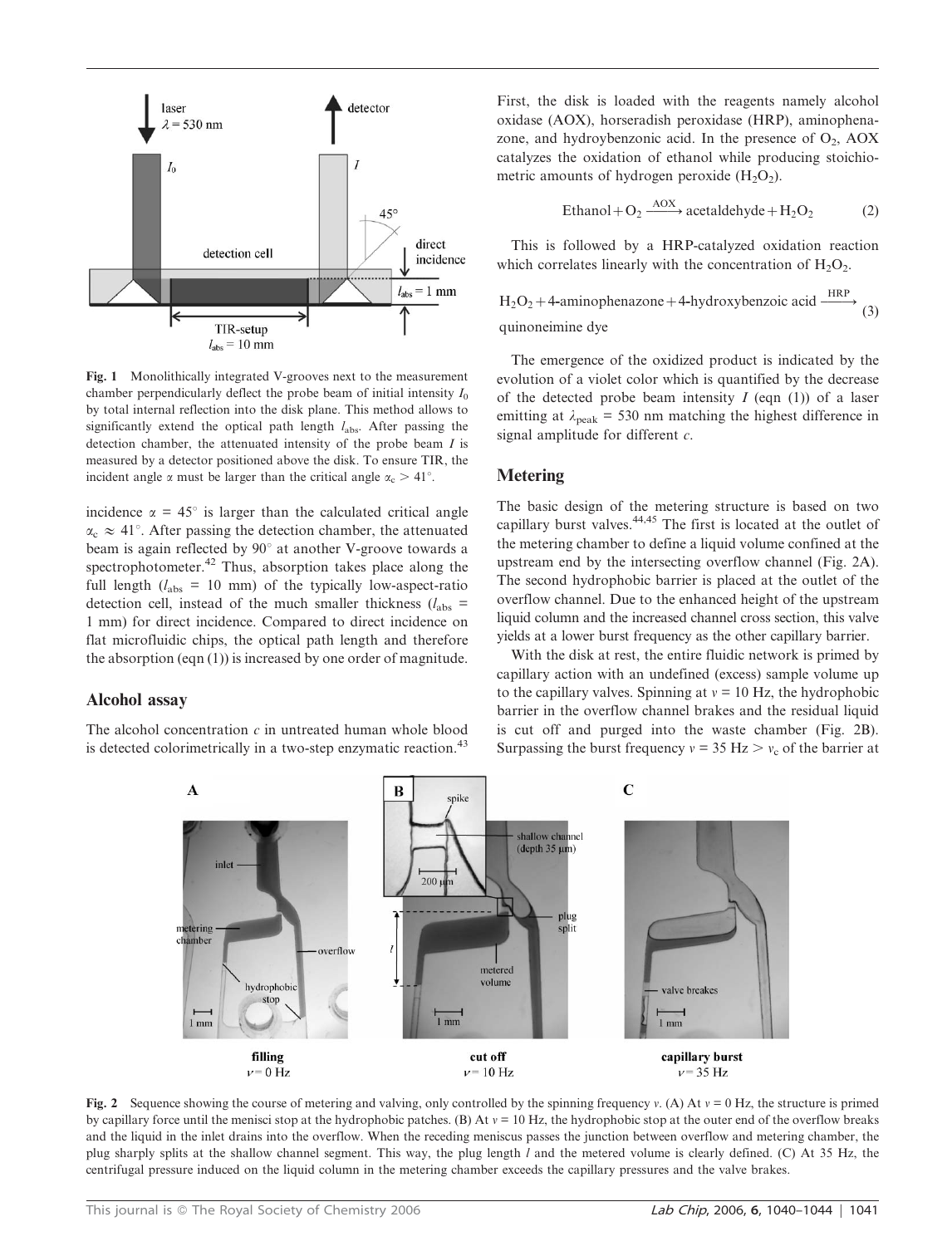

Fig. 3 Concept of a disk-based alcohol assay on a sample of human whole blood. The microfluidic polymer disk (COC) in the format of a conventional CD hosts a metering structure to define a sample volume ( $V_s = 0.5 \mu L$ ) and an inlet for the reagents ( $V_r = 99.5 \mu L$ ) which are connected to the measurement chamber. The sample volume is metered at high precision ( $CV < 5\%$ ) by tailoring a tiny tear-off meniscus.

the end of the metering chamber, the liquid is purged into the detection chamber (Fig. 2C).

The precision and reproducibility of the metered volume is decisively impacted by break-off process cut at the intersection of the overflow with the inlet of the metering chamber. To understand this important effect, we briefly picture the course of the break-off process. After priming, the liquid volumes in the metering chamber and the overflow channels communicate by a continuous liquid column, or at least some capillary flow along the edges the channels ('wicking').

To counteract this parasitic effect, we minimize the dead volume in the intersection and cut-off the liquid connection between the two structures. To this end, the intersection is represented by knife-like edge to interrupt the liquid flow and a shallow, hydrophilic channel segment at the entrance of the metering chamber to subsequently pin the emerging meniscus.

Based on these features, we designed metering structures from the mL-range down to the nL-range exhibiting an extremely high reproducibility, e.g. a 300 nL volume is metered with a quality of  $CV < 5\%$ . The volume quantification is implemented by processing the digital images taken by a stroboscopic camera setup.<sup>46</sup> First, the parts filled with liquid were selected. Then the pixel count was computed according to the size of the measured geometry. Finally, the count was mathematically translated into a volume.<sup>47</sup> The well defined metering of the sample volume is crucial for the quantification of the colorimetric reaction and thus for the reproducibility of the assay results.

So far, systems for the precise metering of small volumes in the nL-range have been presented and also integrated into blood analysis devices,  $48-\frac{50}{9}$  e.g. home tests to determine the glucose or cholesterol levels. These structures are based on a filtration of the red blood cells out off the plasma and a metering by a defined channel length. In comparison, our principle allows to meter a wide range of liquid volumes. Furthermore, as metering constitutes a fundamental step in quantitative assays, the presented metering structure could easily be combined with other unit operations (e.g. sedimentation, mixing, incubation) to integrate more complex assay protocols on a single chip.

#### Assay protocol

After loading the reagents into the inlet reservoirs (Fig. 3), a droplet of untreated human blood is extracted from the fingertip and directly loaded onto the disk. Then, all steps of the alcohol assay are implemented by a fully automated frequency protocol  $v(t)$  (Fig. 4). This way, error prone handling steps are eliminated.

First, a small 500 nL volume blood sample is metered very precisely, before the disk is spun at  $v = 35$  Hz  $> v_c$  to break the capillary burst-valves and transport the liquids into the detection chamber.

To enforce rapid mixing the sense of rotation is frequently reversed. This so-called 'shake-mode' has proven to accelerate



Fig. 4 Frequency protocol  $v(t)$  performing an on-disk alcohol-assay within  $t = 150$  s. The ethanol concentration in human whole blood is determined colorimetrically. After the sample and the reagents are loaded into the inlet reservoirs, the disk is spun and the sample is metered before the liquids are transported into the measurement chamber (1). Frequent changes of the sense of rotation ('shake-mode') accelerate mixing (2) for the enzymatic reaction. The RBCs then sediment out of the optical beam path (3) and the assay is read out in real-time under spinning at a constant frequency of rotation (4).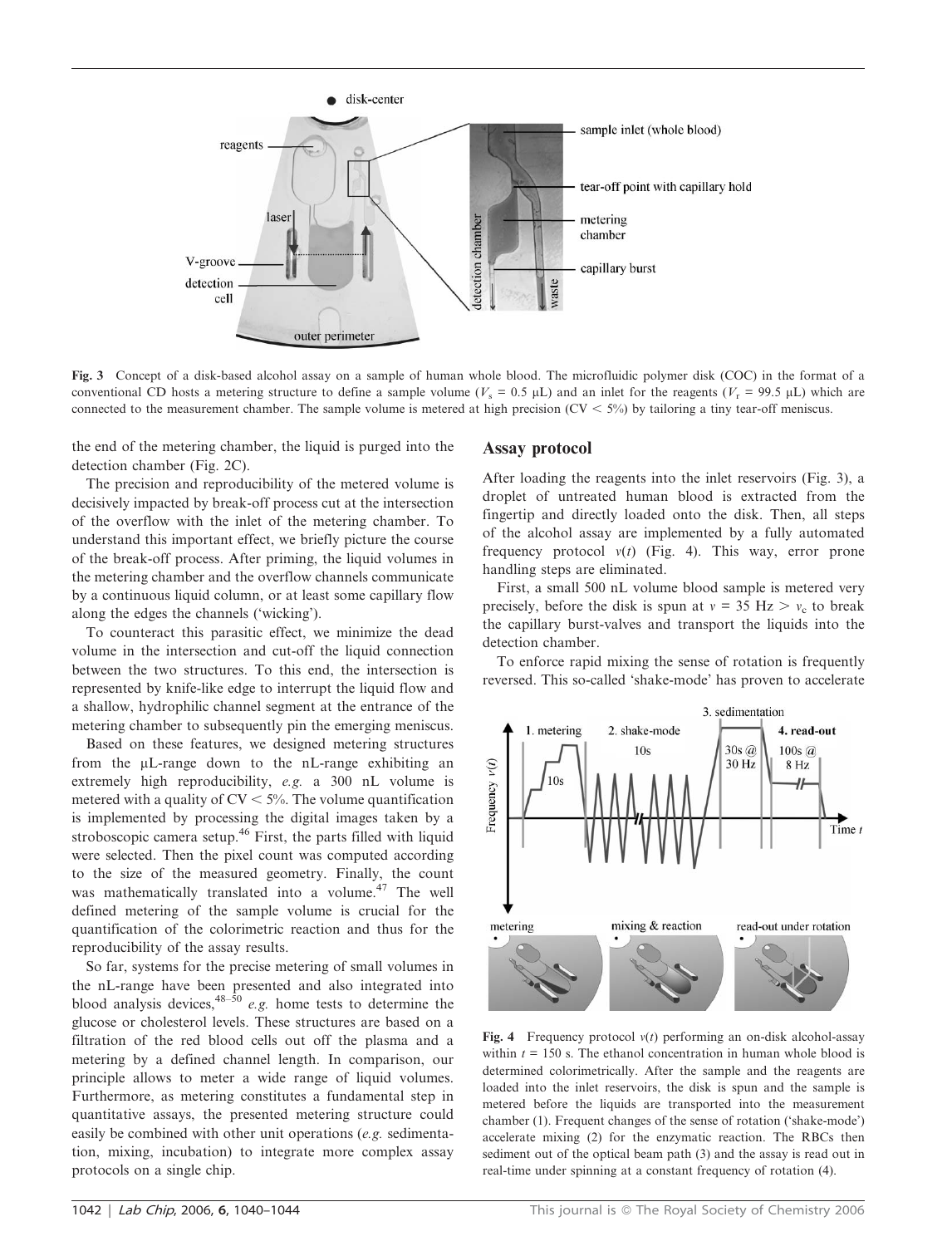

Fig. 5 Real-time read-out of an alcohol assay to shorten the time-to-result ( $\tau = 150$  s). (A) After mixing and sedimentation is completed, the increase of the absorbance A is recorded for 100 s and the saturation value  $A<sub>x</sub>$  is extrapolated by a regression fit based on measured values between 50 s and 150 s. (B) The extrapolated values are in good agreement with the saturation values derived for standard ethanol solutions.

mixing in this particular layout from 6.5 minutes for mere diffusion to 5 s.<sup>51</sup> The disk is then spun at  $v = 30$  Hz for 90 s to clear the cellular constituents of the blood, mainly red blood cells (RBCs), from the optical beam path. The RBCs would otherwise interfere with the optical detection. After all necessary assay steps are conducted, the absorbance values are monitored in real-time for 100 s at 8 Hz.

# Results

After sedimentation, the absorbance A is monitored in realtime during constant spinning for about 100 s. The acquired data points are then extrapolated by a regression fit to the saturated absorbance value  $A_{\infty}$  (Fig. 5A). The absorption characteristics well complies with the law of Beer–Lambert (Fig. 5B). The assay was benchmarked with calibrated samples.<sup>52</sup> Our measurements display a CV of 4.0%, a low limit of detection ( $c_{\text{min}} = 0.04\%$ ), an excellent resolution  $(\Delta c = 0.05\%)$ , and a high linearity between the alcohol concentration and the optical signal ( $R^2 = 0.996$ ) (Fig. 5B). The measured alcohol concentrations  $c$  well agree with the reference measurements.<sup>53</sup> Furthermore, the real time monitoring under rotation allows to accurately predict the saturation value of the enzymatic reaction, which is reached after about 6–8 minutes in standard kits, within about 100 seconds, only. This performance is comparable to common breath analyzers while avoiding the error-prone correlation between the alcohol concentration in breath and whole blood.

# **Conclusion**

We introduced a highly process integrated, disk-based assay to rapidly and accurately determine the concentration of alcohol in human whole blood. The assay is run on a cost-efficient modular platform comprising a passive polymer disk with intaglioed optical and fluidic structures as well as a standard laser diode and detector. Our newly integrated metering structure defines a small sample volume at high accuracy  $(CV < 5\%)$ . This allows a fully automated assay protocol which eliminates error prone handling steps. The results are comparable to common point-of-care tests. Its high degree of automation, its short time-to-result and its excellent precision recommend our centrifugal platform for point-of-use testing and routine screening in clinical labs.

Thus, our setup is readily amenable for porting common applications to small bench scale platforms. In the future, the alcohol assay will be combined with other colorimetric assays at different probe wavelengths. The generic rotational symmetry of the disk suggest to place several channels on the same disk which can be used to process a set of protocols sequentially or even simultaneously.

# Acknowledgements

The authors thank the federal state of Baden-Württemberg (contract 24-720.431-1-7/2) for partial financial support of this project. As well as the HSG-IMIT,<sup>54</sup> Jobst-Technologies,<sup>55</sup> and Ulrich Stumm for their good cooperation.

## **References**

- 1 J. Ducrée and R. Zengerle, in Flow Map-Microfluidics Roadmap for the Life Sciences, Books on Demand GmbH, Nordstedt, 2004, ISBN: 3833407441.
- 2 T. H. Schulte, R. L. Bardell and P. H. Weigl, Microfluidic technologies in clinical diagnostics, Clin. Chim. Acta, 2002, 321,  $1-10.$
- 3 S. Sia, V. Linder, B. Parviz, A. Siegel and G. Whitesides, An integrated approach to a portable and low-cost immunoassay for resource-poor settings, Angew. Chem., Int. Ed., 2004, 43, 498–502.
- 4 T. Thorsen, S. Markl and S. Quake, Microfluidic large-scale integration, Anal. Chem., 2002, 298, 580–584.
- 5 D. Harrison, C. Wang, P. Thibeault, F. Ouchen and S. Cheng, Proceedings of the 4th International  $\mu TAS$  Conference, Enschede, 2000, Kluwer Academic Publishers, Dodrecht, The Netherlands, 2000, pp. 195–204.
- 6 R. E. Oosterbroek and A. van den Berg, in Lab-on-a-Chip: Miniaturized Systems for (Bio)chemical Analysis and Synthesis, Elsevier Science, Amsterdam, 2003.
- 7 T. Vilkner, D. Janasek and A. Manz, Micro total analysis systems; recent developments, Anal. Chem., 2004, 76, 3373–3386.
- 8 D. Reyes, D. Iossifidis, P. Auroux and A. Manz, Micro total analysis system 1, Anal. Chem., 2002, 74, 12, 2623–2636.
- 9 P. Auroux, D. Reyes, D. Iossifidis and A. Manz, Micro total analysis systems 2, Anal. Chem., 2002, 74, 2637–2652.